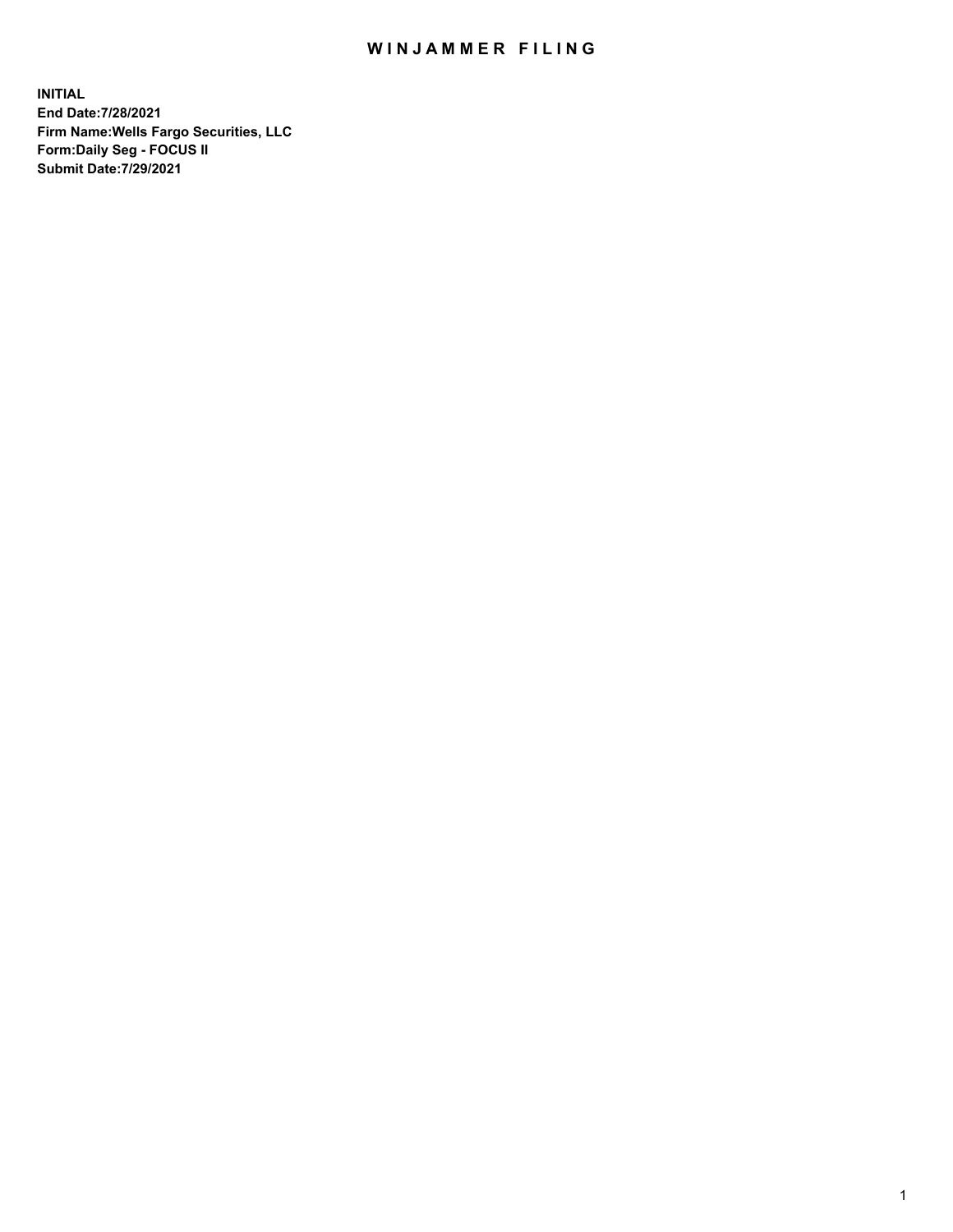**INITIAL End Date:7/28/2021 Firm Name:Wells Fargo Securities, LLC Form:Daily Seg - FOCUS II Submit Date:7/29/2021 Daily Segregation - Cover Page**

| Name of Company                                                                                                                                                                                                                                                                                                                | <b>Wells Fargo Securities LLC</b>                              |
|--------------------------------------------------------------------------------------------------------------------------------------------------------------------------------------------------------------------------------------------------------------------------------------------------------------------------------|----------------------------------------------------------------|
| <b>Contact Name</b>                                                                                                                                                                                                                                                                                                            | <b>James Gnall</b>                                             |
| <b>Contact Phone Number</b>                                                                                                                                                                                                                                                                                                    | 917-699-6822                                                   |
| <b>Contact Email Address</b>                                                                                                                                                                                                                                                                                                   | james.w.gnall@wellsfargo.com                                   |
| FCM's Customer Segregated Funds Residual Interest Target (choose one):<br>a. Minimum dollar amount: ; or<br>b. Minimum percentage of customer segregated funds required:% ; or<br>c. Dollar amount range between: and; or<br>d. Percentage range of customer segregated funds required between:% and%.                         | 270,000,000<br>$\overline{\mathbf{0}}$<br>0 <sub>0</sub><br>00 |
| FCM's Customer Secured Amount Funds Residual Interest Target (choose one):<br>a. Minimum dollar amount: ; or<br>b. Minimum percentage of customer secured funds required:% ; or<br>c. Dollar amount range between: and; or<br>d. Percentage range of customer secured funds required between:% and%.                           | 40,000,000<br><u>0</u><br>00<br>0 <sub>0</sub>                 |
| FCM's Cleared Swaps Customer Collateral Residual Interest Target (choose one):<br>a. Minimum dollar amount: ; or<br>b. Minimum percentage of cleared swaps customer collateral required:% ; or<br>c. Dollar amount range between: and; or<br>d. Percentage range of cleared swaps customer collateral required between:% and%. | 375,000,000<br><u>0</u><br>0 <sub>0</sub><br>00                |

Attach supporting documents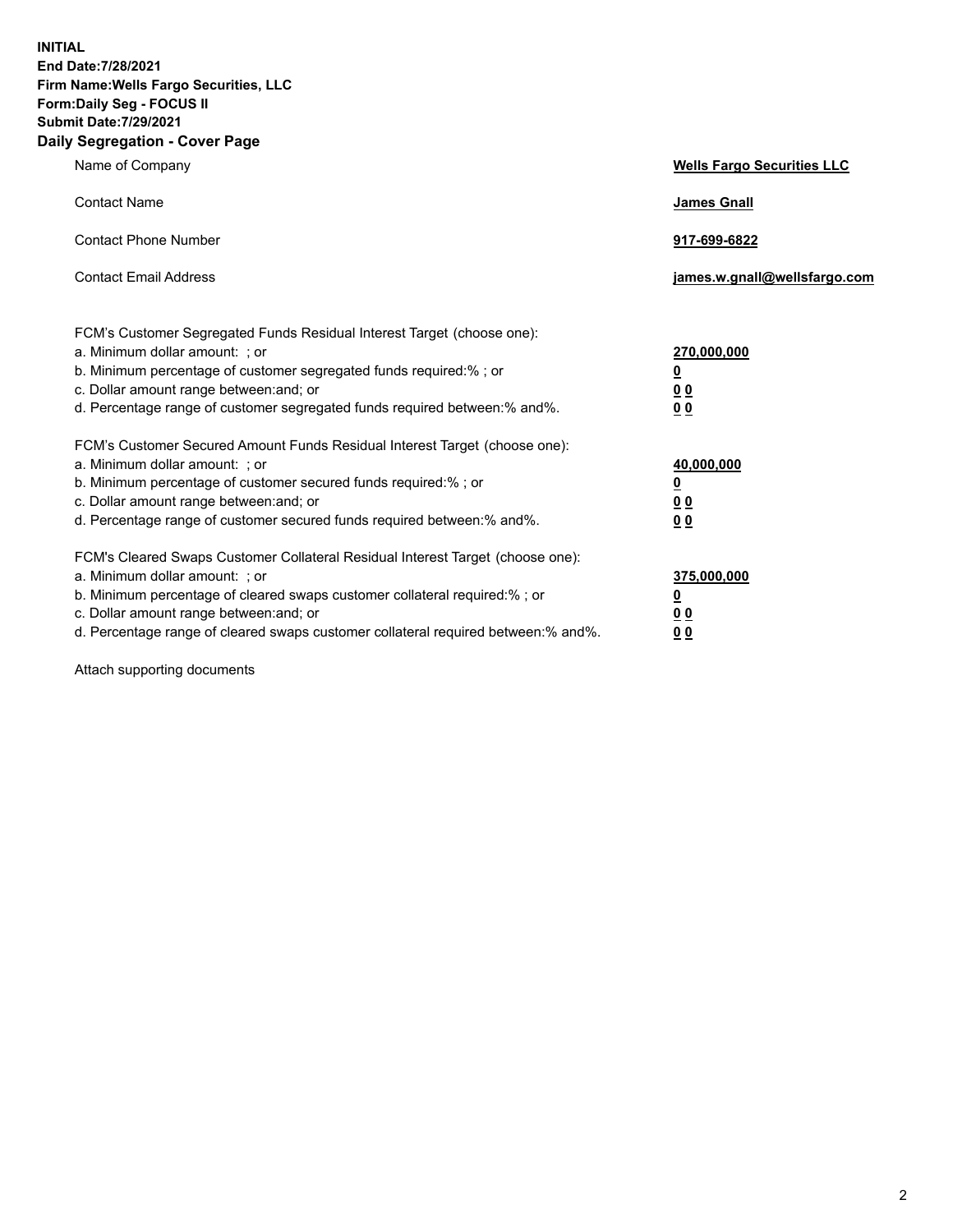**INITIAL End Date:7/28/2021 Firm Name:Wells Fargo Securities, LLC Form:Daily Seg - FOCUS II Submit Date:7/29/2021**

## **Daily Segregation - Secured Amounts**

|                 | Foreign Futures and Foreign Options Secured Amounts                                         |                                   |
|-----------------|---------------------------------------------------------------------------------------------|-----------------------------------|
|                 | Amount required to be set aside pursuant to law, rule or regulation of a foreign            | $0$ [7305]                        |
|                 | government or a rule of a self-regulatory organization authorized thereunder                |                                   |
| 1.              | Net ledger balance - Foreign Futures and Foreign Option Trading - All Customers             |                                   |
|                 | A. Cash                                                                                     | 225,102,862 [7315]                |
|                 | B. Securities (at market)                                                                   | 202,462,024 [7317]                |
| 2.              | Net unrealized profit (loss) in open futures contracts traded on a foreign board of trade   | <u>-1,645,956</u> [7325]          |
| 3.              | Exchange traded options                                                                     |                                   |
|                 | a. Market value of open option contracts purchased on a foreign board of trade              | 28 [7335]                         |
|                 | b. Market value of open contracts granted (sold) on a foreign board of trade                | -11,328 [7337]                    |
| 4.              | Net equity (deficit) (add lines 1. 2. and 3.)                                               | 425,907,630 [7345]                |
| 5.              | Account liquidating to a deficit and account with a debit balances - gross amount           | 28,336 [7351]                     |
|                 | Less: amount offset by customer owned securities                                            | -27,843 [7352] 493 [7354]         |
| 6.              | Amount required to be set aside as the secured amount - Net Liquidating Equity              | 425,908,123 [7355]                |
|                 | Method (add lines 4 and 5)                                                                  |                                   |
| 7.              | Greater of amount required to be set aside pursuant to foreign jurisdiction (above) or line | 425,908,123 [7360]                |
|                 | 6.                                                                                          |                                   |
|                 | FUNDS DEPOSITED IN SEPARATE REGULATION 30.7 ACCOUNTS                                        |                                   |
| 1.              | Cash in banks                                                                               |                                   |
|                 | A. Banks located in the United States                                                       | 60,083,295 [7500]                 |
|                 | B. Other banks qualified under Regulation 30.7                                              | 27,371,407 [7520] 87,454,702      |
|                 |                                                                                             | [7530]                            |
| 2.              | <b>Securities</b>                                                                           |                                   |
|                 | A. In safekeeping with banks located in the United States                                   | 138,468,227 [7540]                |
|                 | B. In safekeeping with other banks qualified under Regulation 30.7                          | 0 [7560] 138,468,227 [7570]       |
| 3.              | Equities with registered futures commission merchants                                       |                                   |
|                 | A. Cash                                                                                     | 82,308,337 [7580]                 |
|                 | <b>B.</b> Securities                                                                        | 94,018,183 [7590]                 |
|                 | C. Unrealized gain (loss) on open futures contracts                                         | -58,931,434 [7600]                |
|                 | D. Value of long option contracts                                                           | 28 [7610]                         |
|                 | E. Value of short option contracts                                                          | -11,328 [7615] 117,383,786 [7620] |
| 4.              | Amounts held by clearing organizations of foreign boards of trade                           |                                   |
|                 | A. Cash                                                                                     | $0$ [7640]                        |
|                 | <b>B.</b> Securities                                                                        | $0$ [7650]                        |
|                 | C. Amount due to (from) clearing organization - daily variation                             | $0$ [7660]                        |
|                 | D. Value of long option contracts                                                           | $0$ [7670]                        |
|                 | E. Value of short option contracts                                                          | 0 [7675] 0 [7680]                 |
| 5.              | Amounts held by members of foreign boards of trade                                          |                                   |
|                 | A. Cash                                                                                     | 40,718,130 [7700]                 |
|                 | <b>B.</b> Securities                                                                        | 190,101,540 [7710]                |
|                 | C. Unrealized gain (loss) on open futures contracts                                         | 53,990,152 [7720]                 |
|                 | D. Value of long option contracts                                                           | $0$ [7730]                        |
|                 | E. Value of short option contracts                                                          | 0 [7735] 203,373,562 [7740]       |
| 6.              | Amounts with other depositories designated by a foreign board of trade                      | $0$ [7760]                        |
| 7.              | Segregated funds on hand                                                                    | $0$ [7765]                        |
| 8.              | Total funds in separate section 30.7 accounts                                               | 546,680,277 [7770]                |
| 9.              | Excess (deficiency) Set Aside for Secured Amount (subtract line 7 Secured Statement         | 120,772,154 [7380]                |
|                 | Page 1 from Line 8)                                                                         |                                   |
| $\overline{10}$ | $\ldots$ for $\blacksquare$ . The set for the second set of the set of $\blacksquare$       |                                   |

- 10. Management Target Amount for Excess funds in separate section 30.7 accounts **40,000,000** [7780]
- 11. Excess (deficiency) funds in separate 30.7 accounts over (under) Management Target **80,772,154** [7785]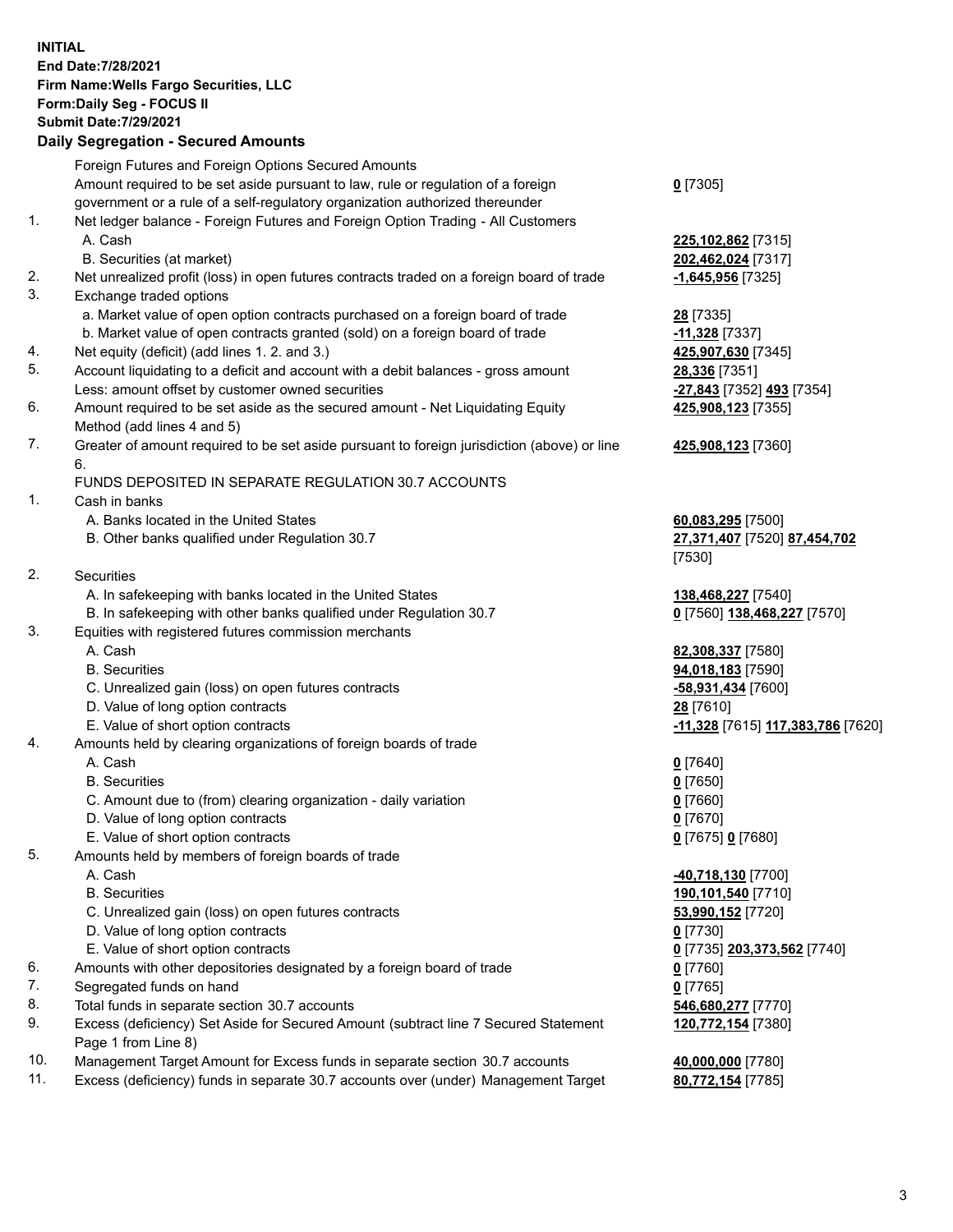**INITIAL End Date:7/28/2021 Firm Name:Wells Fargo Securities, LLC Form:Daily Seg - FOCUS II Submit Date:7/29/2021 Daily Segregation - Segregation Statement** SEGREGATION REQUIREMENTS(Section 4d(2) of the CEAct) 1. Net ledger balance A. Cash **3,992,777,699** [7010] B. Securities (at market) **1,971,921,405** [7020] 2. Net unrealized profit (loss) in open futures contracts traded on a contract market **-1,193,504,246** [7030] 3. Exchange traded options A. Add market value of open option contracts purchased on a contract market **1,361,955,821** [7032] B. Deduct market value of open option contracts granted (sold) on a contract market **-1,419,819,308** [7033] 4. Net equity (deficit) (add lines 1, 2 and 3) **4,713,331,371** [7040] 5. Accounts liquidating to a deficit and accounts with debit balances - gross amount **65,099,026** [7045] Less: amount offset by customer securities **-65,092,807** [7047] **6,219** [7050] 6. Amount required to be segregated (add lines 4 and 5) **4,713,337,590** [7060] FUNDS IN SEGREGATED ACCOUNTS 7. Deposited in segregated funds bank accounts A. Cash **162,595,683** [7070] B. Securities representing investments of customers' funds (at market) **190,086,162** [7080] C. Securities held for particular customers or option customers in lieu of cash (at market) **844,175,689** [7090] 8. Margins on deposit with derivatives clearing organizations of contract markets A. Cash **1,928,747,775** [7100] B. Securities representing investments of customers' funds (at market) **1,090,251,976** [7110] C. Securities held for particular customers or option customers in lieu of cash (at market) **1,127,745,716** [7120] 9. Net settlement from (to) derivatives clearing organizations of contract markets **-65,479,102** [7130] 10. Exchange traded options A. Value of open long option contracts **1,361,955,821** [7132] B. Value of open short option contracts **and the set of our of the set of our of the set of the set of the set of the set of the set of the set of the set of the set of the set of the set of the set of the set of the set o** 11. Net equities with other FCMs A. Net liquidating equity **0** [7140] B. Securities representing investments of customers' funds (at market) **0** [7160] C. Securities held for particular customers or option customers in lieu of cash (at market) **0** [7170] 12. Segregated funds on hand **0** [7150] 13. Total amount in segregation (add lines 7 through 12) **5,220,260,412** [7180] 14. Excess (deficiency) funds in segregation (subtract line 6 from line 13) **506,922,822** [7190]

- 15. Management Target Amount for Excess funds in segregation **270,000,000** [7194]
- 16. Excess (deficiency) funds in segregation over (under) Management Target Amount Excess

**236,922,822** [7198]